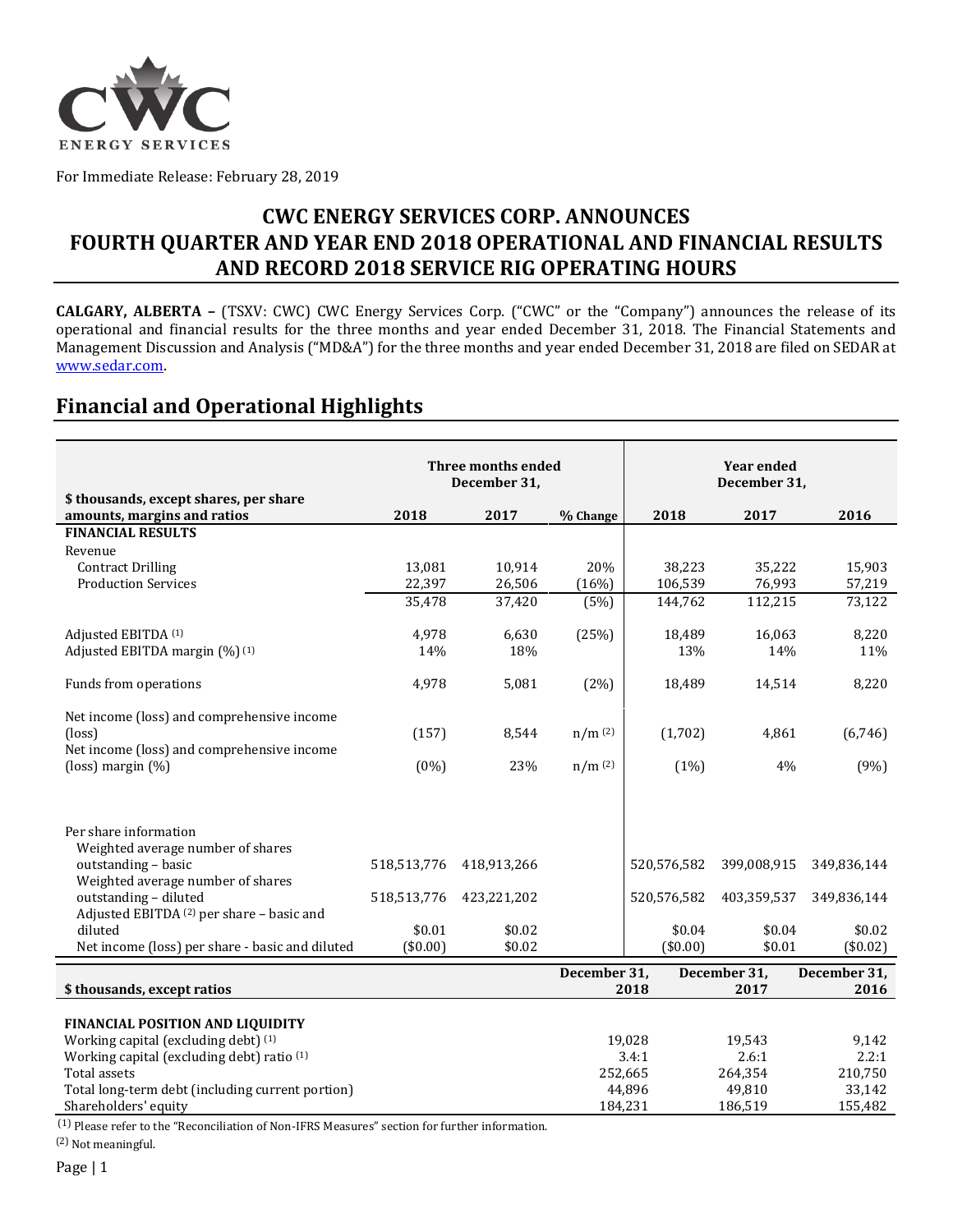Working capital (excluding debt) is similar to December 31, 2017 due to similar operating days and hours between CWC's Contract Drilling and Production Services segments. Long-term debt (including current portion) has decreased \$4.9 million (10%) from December 31, 2017 as positive funds from operations were used to fund capital expenditures, purchase shares under the Normal Course Issuer Bid ("NCIB") and to repay debt.

# **Highlights for the Three Months Ended December 31, 2018**

- Average Q4 2018 crude oil pricing, as measured by WTI, of US\$59.34/bbl was 15% lower than Q3 2018 average price of US\$69.51/bbl (Q4 2017: US\$55.28/bbl) and finished the year on December 31, 2018 at US\$45.41/bbl. However, the price differential between Canadian heavy crude oil, as represented by WCS, and WTI widened at times during Q4 2018 to unprecedented levels of over US\$50/bbl compared to the historical normalized range of US\$10/bbl to US\$15/bbl. These significant WTI-WCS differential resulted in the Government of Alberta announcement on December 2, 2018 mandating a 325,000 bbls/day crude oil production curtailment on Alberta oil companies producing more than 10,000 bbls/day. Natural gas prices, as measured by AECO, increased 29% from an average of \$1.19/GJ in Q3 2018 to \$1.53/GJ in Q4 2018 (Q4 2017: \$1.67/GJ), but continues to remain very low in historically terms.
- CWC's drilling rig utilization in Q4 2018 of 59% (Q4 2017: 56%) exceeded Canadian Association of Oilwell Drilling Contractors ("CAODC") industry average of 28%. Activity levels increased 6% to 491 drilling rig operating days in Q4 2018 compared to 463 drilling rig operating days in Q4 2017, further demonstrating the desirability and demand by exploration and production ("E&P") customers for CWC's telescopic double drilling rigs. CWC's service rig utilization in Q4 2018 of 37% (Q4 2017: 46%) was driven by 31,232 operating hours being 24% lower than the 40,879 operating hours in Q4 2017. The significant drop in Q4 2018 activity level for our production-oriented service rigs was a direct result of the significant WTI-WCS differentials reaching over US\$50/bbl and the uncertainties our E&P customers faced regarding the Government of Alberta production curtailments thereby causing them to shorten or delay their workover and maintenance work on producing wells.
- Revenue of \$35.5 million, a decrease of \$1.9 million (5%) compared to \$37.4 million in Q4 2017. The decrease in Q4 2018 is a direct result of the significant WTI-WCS differential and the uncertainties our E&P customers faced regarding Alberta's production curtailments resulting in reduced activity levels in November and December 2018 for our Production Services segment partially offset by an increase in activity level in our Contract Drilling segment.
- Adjusted EBITDA<sup>(1)</sup> of \$5.0 million, a decrease of \$1.7 million (25%) compared to \$6.6 million in Q4 2017. The decrease in Q4 2018 is a direct result of the significant WTI-WCS differential and the uncertainties our E&P customers faced regarding Alberta's production curtailments resulting in reduced activity levels in November and December 2018 for our Production Services segment partially offset by an increase in activity level in our Contract Drilling segment.
- Net loss of \$0.2 million, a decrease of \$8.7 million compared to a net income of \$8.5 million in Q4 2017. The decrease in net income in Q4 2018 is primarily due to a gain on acquisition of \$9.1 million, related to the C&J Energy Production Services-Canada Ltd. ("C&J Canada") acquisition in Q4 2017.
- During Q4 2018, 7,828,000 (Q4 2017: 405,000) common shares were purchased, cancelled and returned to treasury under CWC's Normal Course Issuer Bid ("NCIB").

# **Highlights for the Year Ended December 31, 2018**

- CWC's drilling rig utilization in 2018 of 49% (2017: 51%) exceeded the CAODC industry average of 29%. Activity levels in 2018 have decreased 3% compared to 2017 due to significant wet weather conditions in key operating areas in Q3 2018 which resulted in lost activity days. For the year ended December 31, 2018 operating days of 1,622 (2017: 1,672 operating days) is the second most active since the acquisition of Ironhand Drilling Inc. in May 2014. CWC's service rig utilization in 2018 of 42% (2017: 45%). Activity levels in 2018 set new Company records by increasing 28% to 156,358 operating hours (2017: 122,243). The increase resulted from the additional service rigs acquired from C&J Canada in November 2017.
- Revenue of \$144.8 million, an increase of \$32.5 million (29%) compared to \$112.2 million in 2017. The increase is primarily a result of the addition of the service rig assets of C&J Canada.
- Adjusted EBITDA <sup>(1)</sup> of \$18.5 million, an increase of \$2.4 million (15%) compared to \$16.1 million in 2017. The increase in Adjusted EBITDA is consistent with the increased activity (\$4.5 million) from Production services due to the C&J Canada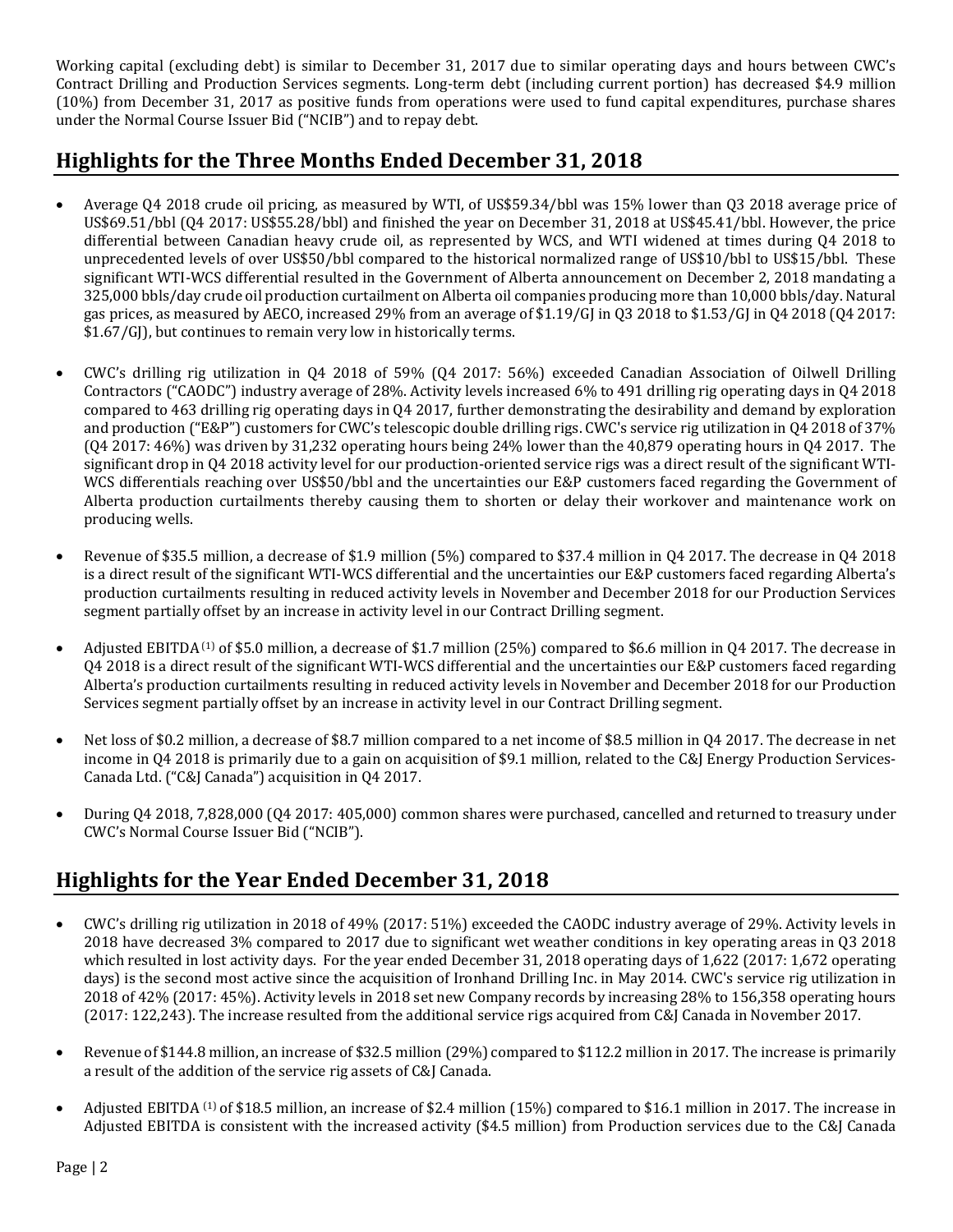acquisition, offset by a decrease in Adjusted EBITDA in Contract drilling (\$0.4 million) and corporate expense of (\$1.7 million).

- Net loss of \$1.7 million, a decrease of \$6.5 million compared to a net income of \$4.9 million in 2017. The decrease in net income in 2018 is primarily due to a gain on acquisition of \$9.1 million, related to the C&J Canada acquisition in 2017.
- At the request of the Company, the Bank Loan was reduced from \$100 million to \$75 million to reduce borrowing costs and standby charges.
- On June 29, 2018 the Company obtained a new five year credit facility (the "Mortgage Loan") in the principal amount of \$12.8 million. The Mortgage Loan is secured by, among other things, a collateral mortgage from the Company in favour of the bank over properties located in Sylvan Lake, Brooks and Slave Lake Alberta. These new borrowing arrangements significantly reduce the Company's overall borrowing costs by reducing standby charges on the syndicated credit facilities (the "Bank Loan") and realizing a lower interest rate on the term Bank Loan. The Mortgage Loan has been amortized over 22 years with blended monthly principal and interest payments. On July 27, 2018 the Company entered into an interest rate swap to effectively fix the interest rate at 4.00% until June 28, 2023. As of December 31, 2018, the mark-to-market value of the interest rate swap resulted in a net loss of \$0.2 million.
- On April 10, 2018, the Company renewed its NCIB with an Automatic Securities Purchase Plan ("ASPP") with Raymond James Ltd., which expires on April 9, 2019. During 2018, the Company purchased 11,421,000 (2017: 3,493,500) common shares under its NCIB which were cancelled and returned to treasury. The 11,421,000 common shares purchased under the NCIB represented 47% of the 24,366,081 shares traded on the TSX Venture Exchange ("TSXV") in 2018.

(1) Please refer to the "Reconciliation of Non-IFRS Measures" section for further information.

### **Operational Overview**

#### **Contract Drilling**

CWC Ironhand Drilling, the Company's Contract Drilling segment, has a fleet of nine telescopic double drilling rigs with depth ratings from 3,200 to 5,000 metres, eight of nine rigs have top drives and three have pad rig walking systems. All of the drilling rigs are well suited for the most active depths for horizontal drilling in the WCSB, including the Montney, Cardium, Duvernay and other deep basin horizons. Part of the Company's strategic initiatives is to continue to increase the capabilities of its existing fleet to meet the growing demands of E&P customers for deeper depths at a cost effective price while providing a sufficient internal rate of return for CWC's shareholders.

|                                                                                                                                            | Three months ended |          |                 |          |          |          |                 |          |
|--------------------------------------------------------------------------------------------------------------------------------------------|--------------------|----------|-----------------|----------|----------|----------|-----------------|----------|
|                                                                                                                                            | Dec. 31,           | Sep. 30, | <b>Jun. 30.</b> | Mar. 31, | Dec. 31, | Sep. 30, | <b>Jun. 30,</b> | Mar. 31, |
| <b>OPERATING HIGHLIGHTS</b>                                                                                                                | 2018               | 2018     | 2018            | 2018     | 2017     | 2017     | 2017            | 2017     |
| <b>Drilling Rigs</b>                                                                                                                       |                    |          |                 |          |          |          |                 |          |
| Active drilling rigs, end of period                                                                                                        | 9                  | 9        | 9               | 9        | 9        | 9        | 9               | 9        |
| Inactive drilling rigs, end of period                                                                                                      |                    |          | ۰               |          |          |          |                 |          |
| Total drilling rigs, end of period                                                                                                         | 9                  | 9        | 9               | 9        | 9        | 9        | 9               | 9        |
|                                                                                                                                            |                    |          |                 |          |          |          |                 |          |
| Revenue per operating day (1)                                                                                                              | \$26,642           | \$21,263 | \$21,227        | \$23,485 | \$23,572 | \$19,424 | \$19,575        | \$20,942 |
| Drilling rig operating days                                                                                                                | 491                | 500      | 133             | 498      | 463      | 522      | 155             | 532      |
| Drilling rig utilization $\%$ (2)                                                                                                          | 59%                | 60%      | 16%             | 61%      | 56%      | 63%      | 19%             | 66%      |
| CAODC industry average utilization %                                                                                                       | 28%                | 30%      | 17%             | 52%      | 28%      | 29%      | 17%             | 40%      |
| Wells drilled                                                                                                                              | 34                 | 41       | 11              | 45       | 30       | 29       | 17              | 41       |
| Average days per well                                                                                                                      | 14.4               | 12.2     | 12.1            | 11.1     | 15.0     | 18.0     | 9.1             | 13.0     |
| Meters drilled (thousands)                                                                                                                 | 127.8              | 155.2    | 41.0            | 161.7    | 128.1    | 112.2    | 45.6            | 151.8    |
| Meters drilled per day                                                                                                                     | 261                | 310      | 309             | 325      | 277      | 215      | 294             | 285      |
| Average meters per well<br>the contract of the contract of the contract of the contract of the contract of the contract of the contract of | 3,708              | 3,786    | 3,724           | 3,593    | 4,270    | 3,869    | 2,684           | 3,702    |

(1) Revenue per operating day is calculated based on operating days (i.e. spud to rig release basis). New or inactive drilling rigs are added based on the first day of field service.

(2) Drilling rig utilization is calculated based on operating days (i.e. spud to rig release basis) in accordance with the methodology prescribed by the CAODC.

Contract Drilling revenue of \$13.1 million for Q4 2018 (Q4 2017: \$10.9 million) was achieved with a utilization rate of 59% (Q4 2017: 56%), compared to the CAODC industry average of 28%. CWC achieved 491 drilling rig operating days in Q4 2018, a 6% increase from 463 drilling rig operating days in Q4 2017. The Q4 2018 average revenue per operating day of \$26,642 was an increase from \$23,572 in Q4 2017 and included a one-time contract payout amount of \$0.7 million.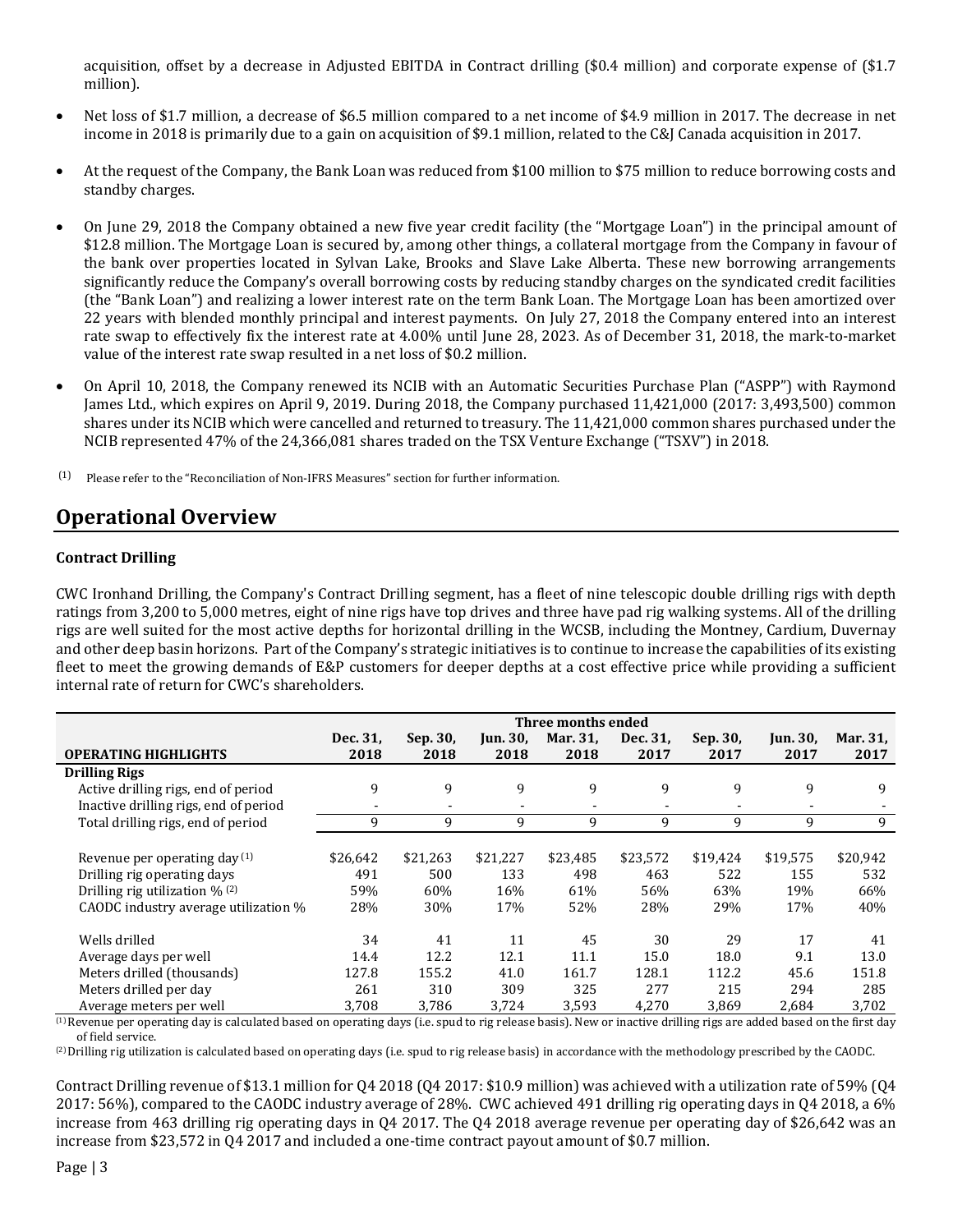For the year ended December 31, 2018, Contract Drilling revenue of \$38.2 million was 9% higher than the \$35.2 million achieved in 2017. CWC's utilization rate in 2018 of 49% continues to significantly exceed the CAODC industry average of 29% and is slightly lower than the 51% for the year ended December 31, 2017. CWC had 1,622 drilling rig operating days in 2018, a 3% decrease from the 1,672 drilling operating days in 2017. The reduction in operating days were due to significant wet weather conditions in key operating areas in Q3 2018 (57 days of lost activity compared to 31 days in Q3 2017 out of a possible 828 total days).

#### **Production Services**

With a fleet of 148 service rigs, CWC is the largest well servicing company in Canada as measured by operating hours. CWC's service rig fleet consists of 77 single, 57 double, and 14 slant rigs providing services which include completions, maintenance, workovers and abandonments with depth ratings from 1,500 to 5,000 metres. CWC has chosen to park 56 of its service rigs and focus its sales and operational efforts on the remaining 92 active service rigs due to the tight labour market for field employees and the inability to crew these service rigs.

CWC's fleet of nine coil tubing units consist of six Class I and three Class II coil tubing units having depth ratings from 1,500 to 3,200 metres. The Company continues to focus its sales and operational efforts on servicing Steam-assisted gravity drainage ("SAGD") wells that are shallower in depth and more appropriate for coil tubing operations.

CWC's fleet of 13 swabbing rigs were acquired as part of the C&J Canada acquisition and operate under the trade name CWC Swabtech. The swabbing rigs are used to remove liquids from the wellbore and allow reservoir pressures to push the commodity up the tubing casing. The Company has chosen to park five of its swabbing rigs and focus its sales and operational efforts on the remaining eight active swabbing rigs.

|                                              | Three months ended |                  |                         |                  |                  |                  |                         |                  |  |  |  |
|----------------------------------------------|--------------------|------------------|-------------------------|------------------|------------------|------------------|-------------------------|------------------|--|--|--|
| <b>OPERATING HIGHLIGHTS</b>                  | Dec. 31,<br>2018   | Sep. 30,<br>2018 | <b>Jun. 30,</b><br>2018 | Mar. 31,<br>2018 | Dec. 31,<br>2017 | Sep. 30,<br>2017 | <b>Jun. 30,</b><br>2017 | Mar. 31,<br>2017 |  |  |  |
| <b>Service Rigs</b>                          |                    |                  |                         |                  |                  |                  |                         |                  |  |  |  |
| Active service rigs, end of period           | 92                 | 102              | 107                     | 108              | 111              | 66               | 66                      | 66               |  |  |  |
| Inactive service rigs, end of period         | 56                 | 46               | 41                      | 41               | 38               | 8                | 8                       | 8                |  |  |  |
| Total service rigs, end of period            | 148                | 148              | 148                     | 149              | 149              | 74               | 74                      | 74               |  |  |  |
| Operating hours                              | 31,232             | 42,316           | 28,831                  | 53,979           | 40,879           | 28,320           | 20,047                  | 32,997           |  |  |  |
| Revenue per hour                             | \$663              | \$628            | \$642                   | \$637            | \$606            | \$559            | \$551                   | \$584            |  |  |  |
| Revenue per hour excluding top               |                    |                  |                         |                  |                  |                  |                         |                  |  |  |  |
| volume customers                             | \$696              | \$664            | \$677                   | \$681            | \$645            | \$610            | \$608                   | \$641            |  |  |  |
| Service rig utilization % (1)                | 37%                | 45%              | 60%                     | 56%              | 46%              | 47%              | 33%                     | 56%              |  |  |  |
| <b>Coil Tubing Units</b>                     |                    |                  |                         |                  |                  |                  |                         |                  |  |  |  |
| Active coil tubing units, end of period      | 8                  | 8                | 8                       | 8                | 9                | 9                | 9                       | 9                |  |  |  |
| Inactive coil tubing units, end of period    | 1                  | 1                | 1                       | 1                | 1                | 1                | 1                       | 1                |  |  |  |
| Total coil tubing units, end of period       | 9                  | 9                | $\mathbf{q}$            | 9                | 10               | 10               | 10                      | $\overline{10}$  |  |  |  |
| Operating hours                              | 1,647              | 898              | 1,212                   | 3,007            | 1,978            | 1,783            | 1,557                   | 4,243            |  |  |  |
| Revenue per hour                             | \$625              | \$731            | \$762                   | \$724            | \$725            | \$688            | \$657                   | \$491            |  |  |  |
| Coil tubing unit utilization % (2)           | 22%                | 12%              | 17%                     | 39%              | 24%              | 22%              | 19%                     | 52%              |  |  |  |
| <b>Swabbing Rigs</b>                         |                    |                  |                         |                  |                  |                  |                         |                  |  |  |  |
| Active swabbing rigs, end of period          | 8                  | 9                | 8                       | 8                | 9                |                  |                         |                  |  |  |  |
| Inactive swabbing rigs, end of period        | 5                  | 4                | 5                       | 5                | 4                |                  |                         |                  |  |  |  |
| Total swabbing rigs, end of period           | 13                 | 13               | 13                      | 13               | 13               |                  |                         |                  |  |  |  |
| Operating hours                              | 2,313              | 881              | 958                     | 2,258            | 1,063            |                  |                         |                  |  |  |  |
| Revenue per hour                             | \$283              | \$273            | \$265                   | \$310            | \$286            |                  |                         |                  |  |  |  |
| Swabbing rig utilization $\%$ <sup>(1)</sup> | 30%                | 11%              | 13%                     | 31%              | 19%              |                  |                         |                  |  |  |  |

(1) Service and swabbing rig utilization is calculated based on 10 hours a day, 365 days a year. New service and swabbing rigs are added based on the first day of field service. Service and swabbing rigs requiring their 24,000 hour recertification, refurbishment or have been otherwise removed from service for greater than 90 days are excluded from the utilization calculation until their first day back in field service.

(2) Coil tubing unit utilization is calculated based on 10 hours a day, 365 days a year. New coil tubing units are added based on the first day of field service. Coil tubing units that have been removed from service for greater than 90 days are excluded from the utilization calculation until their first day back in field service.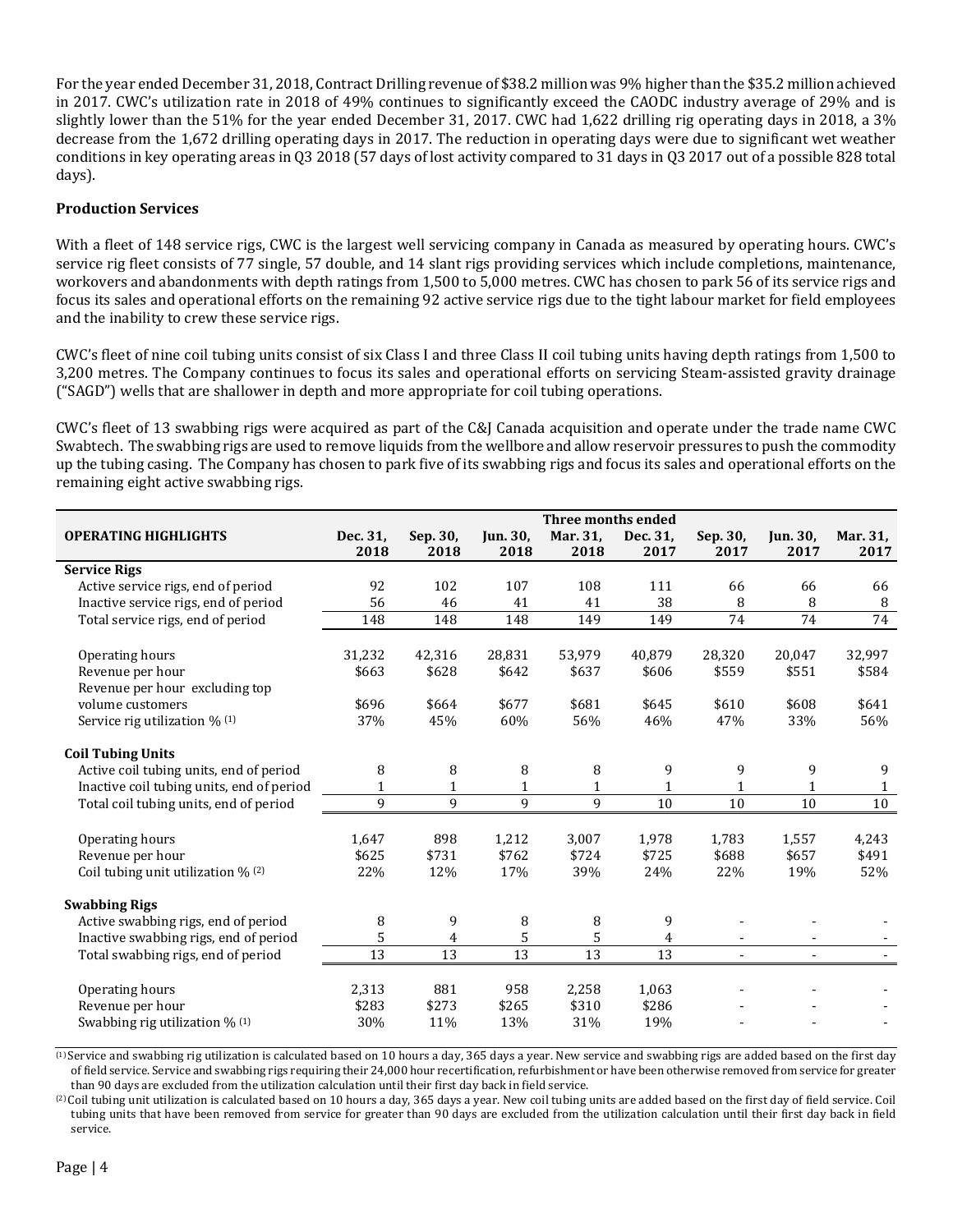Production Services revenue was \$22.4 million in Q4 2018, down \$4.1 million (16%) compared to \$26.5 million in Q4 2017. The decrease in Q4 2018 is a direct result of the significant WTI-WCS differential reaching over US\$50/bbl and the uncertainties our E&P customers faced regarding the Government of Alberta's production curtailments resulting in reduced activity levels in November and December 2018.

CWC's service rig utilization in Q4 2018 of 37% (Q4 2017: 46%) was driven by 31,232 operating hours being 24% lower than the 40,879 operating hours in Q4 2017. The Q4 2018 average revenue per hour of \$663 increased \$57 per hour (9%) over the \$606 in Q4 2017. Furthermore, Q4 2018 average revenue per hour excluding the top volume customers of \$696 was \$51 per hour (8%) higher than Q4 2017 average revenue per hour of \$645 demonstrating CWC's ability to pass on higher labour and fuel costs to all of its E&P customers.

CWC's coil tubing utilization in Q4 2018 of 22% (Q4 2017: 24%) with 1,647 operating hours was 17% lower than the 1,978 operating hours in Q4 2017. Average revenue per hour for coil tubing services of \$625 in Q4 2018 is 14% lower than \$725 in Q4 2017. Both lower utilization and pricing reflects the continuing challenge of low natural gas prices and unprecedented widening of the WTI-WCS differential in SAGD operating areas causing delays in allocation and commitment of capital by our E&P customers in Q4 2018.

CWC swabbing rig utilization in Q4 2018 of 30% (Q4 2017: 19%) with 2,313 operating hours was 118% higher than the 1,063 operating hours in Q4 2017. Average revenue per hour for swabbing rigs of \$283 in Q4 2018 is 1% lower than \$286 in Q4 2017. The higher activity level is a result of having a full three months with the swabbing assets in Q4 2018 compared to only two months in Q4 2017 as a result of the C&J Canada acquisition in November 2017.

For the year ended December 31, 2018, Production Services revenue of \$106.5 million was 38% higher than the \$77.0 million achieved in 2017 primarily as a result of a 28% increase in service rig operating hours from 122,243 in 2017 to a new Company record of 156,358 operating hours in 2018 driven by the additional service rigs from the C&J Canada acquisition, as well as an increase in average service rig revenue per hour of 10% in 2018 compared to 2017. Service rig utilization decreased to 42% in 2018 compared to 45% in 2017. The increase in Production Services revenue was partially offset by coil tubing operating hours decreasing 29% in 2018 to 6,764 operating hours (2017: 9,561 operating hours) resulting in coil tubing utilization in 2018 of 23% (2017: 29%). The decrease in coil tubing activity level in 2018 is a result of low natural gas prices and unprecedented widening of WTI-WCS differentials in SAGD operating areas causing delays in allocation and commitment of capital by our E&P customers. These lower activity levels were partially offset by an increase in average coil tubing revenue per hour of 17% in 2018.

| Three months ended<br>December 31, |                          |        |           |          |        | <b>Year ended</b><br>December 31, |           |                |  |
|------------------------------------|--------------------------|--------|-----------|----------|--------|-----------------------------------|-----------|----------------|--|
| \$ thousands                       | 2018                     | 2017   | Change \$ | Change % | 2018   | 2017                              | Change \$ | Change<br>$\%$ |  |
| Contract drilling                  | 414                      | 1.176  | (762)     | (65%)    | 7.116  | 3.964                             | 3.152     | 80%            |  |
| Production services                | 1,569                    | 37,730 | (36, 161) | (96%)    | 4.609  | 40,559                            | (35,950)  | (89%)          |  |
| Corporate                          | $\overline{\phantom{0}}$ |        |           | $-9/0$   | 28     | q                                 | 19        | 211%           |  |
| Total capital expenditures         | 1,983                    | 38,906 | (36,923)  | (95%)    | 11,753 | 44,532                            | (32, 779) | (74%)          |  |
| Growth capital<br>Maintenance and  | ٠                        | 37,605 | (37,605)  | (100%)   | 5.859  | 39,340                            | (33, 481) | (85%)          |  |
| infrastructure capital             | 1.983                    | 1.301  | 682       | 52%      | 5.894  | 5,192                             | 702       | 14%            |  |
| Total capital expenditures         | 1.983                    | 38.906 | (36,923)  | (95%)    | 11,753 | 44,532                            | (32, 779) | $74\%$         |  |

# **Capital Expenditures**

Capital expenditures of \$2.0 million in Q4 2018, a decrease of \$36.9 million (95%) compared to \$38.9 million in Q4 2017.

Capital expenditures were \$11.8 million for the year ended December 31, 2018, a decrease of \$32.8 million (74%) compared to \$44.5 million in 2017.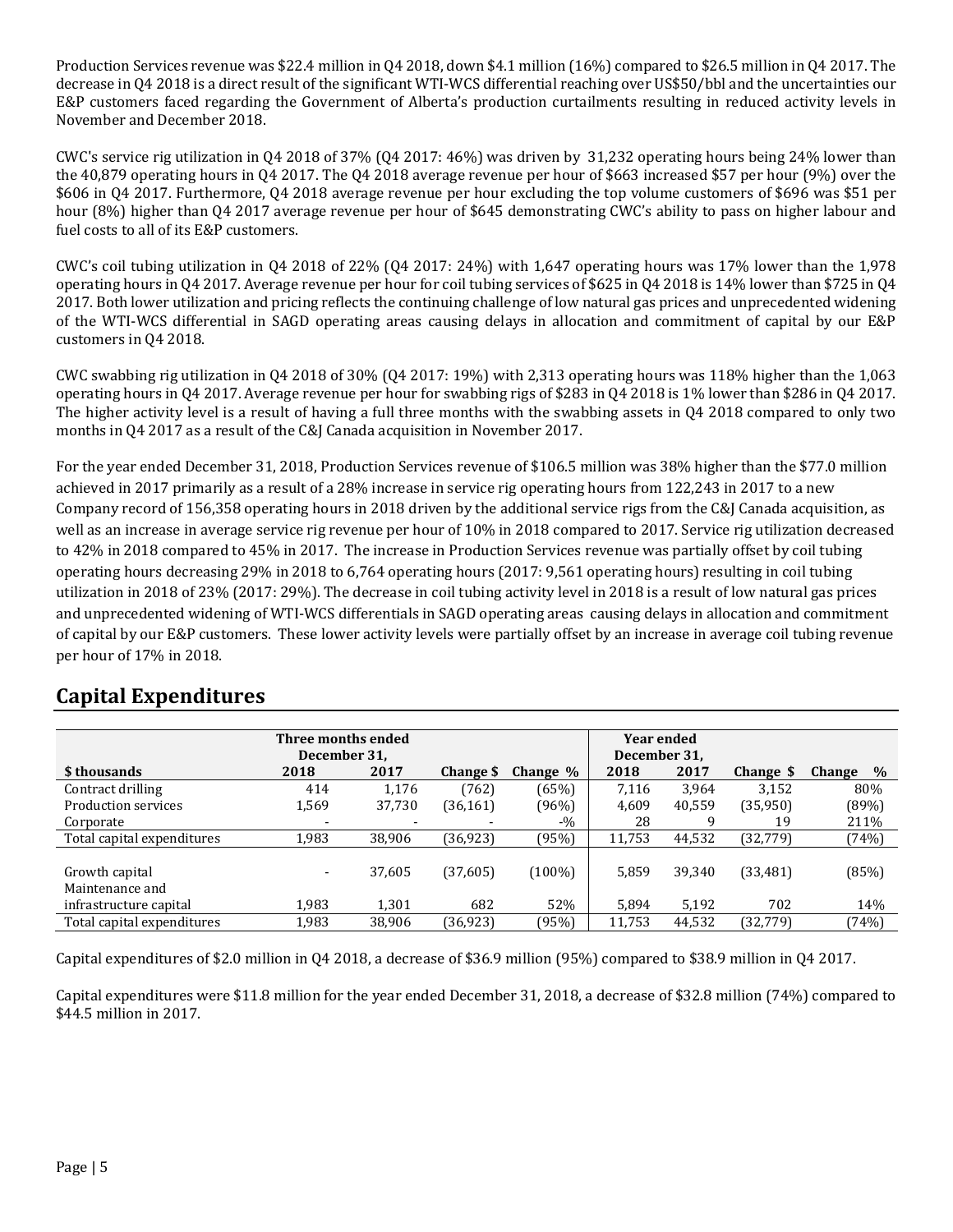For both the quarter and year ended December 31, 2018, the decrease in capital expenditures was due to the purchase of the C&J Canada service and swabbing rig assets in 2017 with no similar purchases in 2018. For the year ended December 31, 2018, growth capital of \$5.9 million consists primarily of customer driven upgrades to Drilling Rig #4 (\$4.3 million) that included a pad rig walking system, increase drilling capacity, torque, pump pressure and dual fuel engine capabilities while operating on a smaller footprint. Drilling Rig #2 (\$1.0 million) upgrades included a new mast, rising cylinders, catwalk and top drive integration. These upgrades are expected to increase these two drilling rigs' capacity resulting in higher expected utilization in future quarters. Drilling Rig #2 and #4's upgrades align with our strategic initiatives and meet our E&P customers' demands for deeper depths at cost effective prices while providing a sufficient internal rate of return for CWC's shareholders. Maintenance and infrastructure capital of \$5.9 million consists primarily of recertification costs, building upgrades and leased vehicles.

The 2019 capital expenditure budget of \$5.4 million was approved by the Board of Directors on January 16, 2019 comprised entirely of maintenance and infrastructure capital related to recertification's, additions and upgrades to field equipment for the drilling rigs, service rigs, swabbing rigs and coil tubing divisions as well as information technology infrastructure.

### **Outlook**

The aforementioned widening of WTI-WCS differential resulted in production curtailment being imposed upon industry along with continued low AECO pricing, has created the backdrop of a decreasing crude oil price and a depressed natural gas price. As a result, the Petroleum Services Association of Canada ("PSAC") on January 29, 2019 updated its 2019 forecast of number of wells drilled to 5,600 wells; a decrease of 1,000 wells or 15% from their original 2019 forecast. Recognizing the oversupply of crude oil on the market, on December 7, 2018 OPEC agreed to a cut global oil production by 1.2 million barrels, which has helped the price of WTI recover and stabilize to approximately US\$55/bbl in February 2019.

CWC has sustainably positioned itself by providing its E&P customers with the highest quality service from the highest quality people at reasonable prices. However, uncertainties around the proposed Government of Canada's Bill C-69 legislation on the creation of the Canadian Energy Regulator and the Impact Assessment Act, which may impact the ability to develop new pipelines, as well as Bill C-48 banning tanker traffic for crude oil on British Columbia's north coast, will continue to negatively affect investment capital and growth in Canada's oil and gas industry in the near term. However, investment capital and growth are showing signs of returning as evident by the positive final investment decisions made in October 2018 by proponents of a liquefied natural gas process facility (LNG Canada) in northeast British Columbia and final investment decisions to be made in 2019 on the Goldboro LNG in Nova Scotia. In addition, the Government of Alberta announced a decrease in their production curtailment by 75,000 bbls/day in February 2019, which has resulted in CWC's E&P customers being allowed to increase their production and in turn gradually increasing CWC's activity levels for its Production Services segment back to more normalized levels.

While CWC remains focused on its operational and financial performance, it also recognizes the need to pursue opportunities that create long-term shareholder value. With the support of the Board of Directors, management continues to actively pursue opportunities to achieve higher utilization and EBITDA margins on its existing fleet, including working for new customers in the United States, while also evaluating opportunities to consolidate the North American drilling and well servicing industry. CWC cautions that there are no guarantees that strategic opportunities will result in a transaction, or if a transaction is undertaken, as to its terms or timing.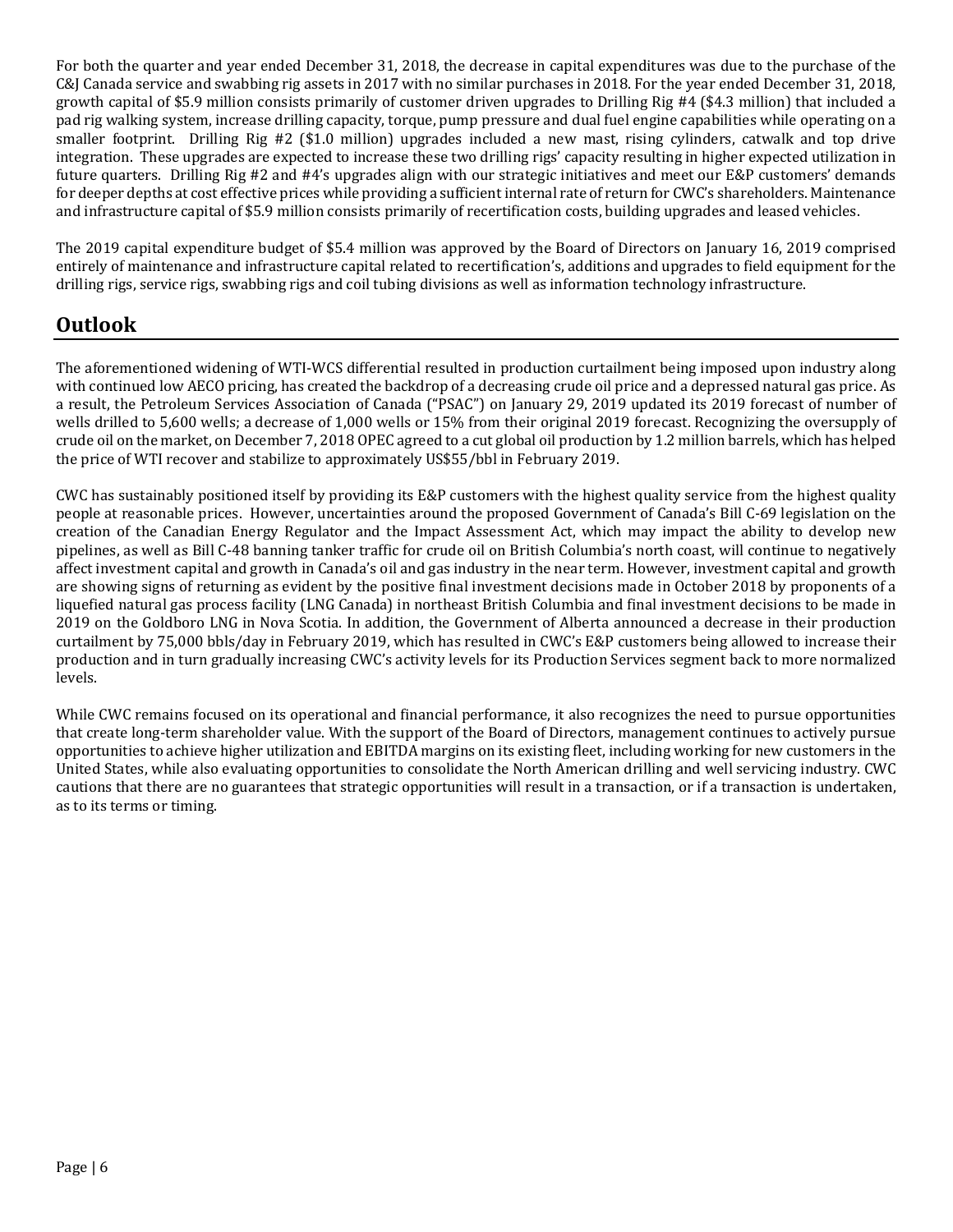CWC Energy Services Corp. is a premier contract drilling and well servicing company operating in the WCSB with a complementary suite of oilfield services including drilling rigs, service rigs and coil tubing units. The Company's corporate office is located in Calgary, Alberta, with operational locations in Nisku, Grande Prairie, Slave Lake, Drayton Valley, Lloydminster, Provost and Brooks, Alberta. The Company's shares trade on the TSX Venture Exchange under the symbol "CWC".

For more information, please contact:

CWC Energy Services Corp. 610, 205 – 5th Avenue SW Calgary, Alberta T2P 2V7 Telephone: (403) 264-2177 Email: [info@cwcenergyservices.com](mailto:info@cwcenergyservices.com)

Duncan T. Au, CPA, CA, CFA President & Chief Executive Officer

Stuart King, CPA, CA Chief Financial Officer

#### **Forward-Looking Information**

*This MD&A contains certain forward-looking information and statements within the meaning of applicable Canadian securities legislation. Certain statements contained in this MD&A, including most of those contained in the section titled "Outlook" and including statements which may contain such words as "anticipate", "could", "continue", "should", "seek", "may", "intend", "likely", "plan", "estimate", "believe", "expect", "will", "objective", "ongoing", "project" and similar expressions are intended to identify forward-looking information or statements. In particular, this MD&A contains forward-looking statements including management's assessment of future plans and operations, planned levels of capital expenditures, expectations as to activity levels, expectations on the sustainability of future cash flow and earnings and the ability to pay dividends, expectations with respect to crude oil and natural gas prices, activity levels in various areas, expectations regarding the level and type of drilling and production and related drilling and well services activity in the WCSB, expectations regarding entering into long term drilling contracts and expanding its customer base, and expectations regarding the business, operations, revenue and debt levels of the Company in addition to general economic conditions. Although the Company believes that the expectations and assumptions on which such forward-looking information and statements are based are reasonable, undue reliance should not be placed on the forward-looking information and statements because the Company can give no assurances that they will prove to be correct. Since forward-looking information and statements address future events and conditions, by their very nature they involve inherent risks and uncertainties. Actual results could differ materially from those currently anticipated due to a number of factors and risks. These include, but are not limited to, the risks associated with the drilling and oilfield services sector (ie. demand, pricing and terms for oilfield drilling and services; current and expected oil and gas prices; exploration and development costs and delays; reserves discovery and decline rates; pipeline and transportation capacity; weather, health, safety and environmental risks), integration of acquisitions, competition, and uncertainties resulting from potential delays or changes in plans with respect to acquisitions, development projects or capital expenditures and changes in legislation, including but not limited to tax laws, royalties and environmental regulations, stock market volatility and the inability to access sufficient capital from external and internal sources and the inability to pay dividends. Accordingly, readers should not place undue reliance on the forward-looking statements. Readers are cautioned that the foregoing list of factors is not exhaustive. Additional information on these and other factors that could affect the Company's financial results are included in reports on file with applicable securities regulatory authorities and may be accessed through SEDAR at [www.sedar.com.](http://www.sedar.com/) The forward-looking information and statements contained in this MD&A are made as of the date hereof and the Company undertakes no obligation to update publicly or revise any forward-looking information or statements, whether as a result of new information, future events or otherwise, unless so required by applicable securities laws. Any forward-looking statements made previously may be inaccurate now.*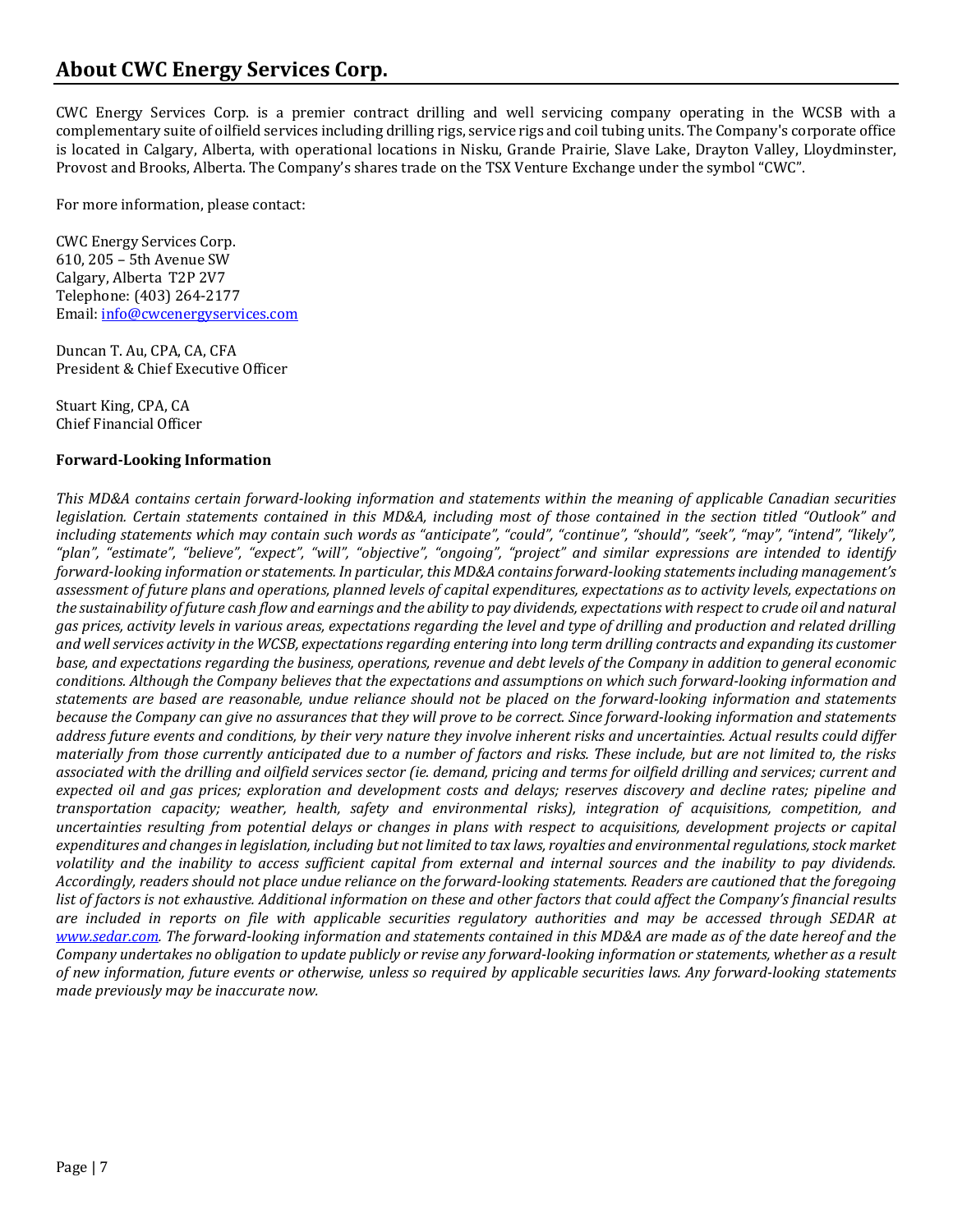### **Reconciliation of Non-IFRS Measures**

|                                                              | Three months ended<br>December 31, |                   |                   |                      |                   |
|--------------------------------------------------------------|------------------------------------|-------------------|-------------------|----------------------|-------------------|
| \$ thousands except share and per share amounts              | 2018                               | 2017              | 2018              | December 31,<br>2017 | 2016              |
| <b>NON-IFRS MEASURES</b>                                     |                                    |                   |                   |                      |                   |
| Adjusted EBITDA:                                             |                                    |                   |                   |                      |                   |
| Net income (loss) and comprehensive income (loss)<br>Add:    | (157)                              | 8,544             | (1,702)           | 4,861                | (7, 468)          |
| Depreciation                                                 | 3,853                              | 4,811             | 16,441            | 17,103               | 14,248            |
| Finance costs                                                | 857                                | 606               | 2,756             | 2,054                | 2,515             |
| <b>Transaction costs</b>                                     |                                    | 1,549             |                   | 1,549                |                   |
| Deferred income tax expense (recovery)                       | 140                                | (142)             | (150)             | (1, 285)             | (2, 414)          |
| Stock based compensation                                     | 339                                | 278               | 1,102             | 869                  | 945               |
| Gain on acquisition                                          |                                    | (9, 128)          |                   | (9, 128)             |                   |
| (Gain) Loss on sale of equipment                             | (54)                               | 112               | 42                | 40                   | 394               |
| Adjusted EBITDA (1)                                          | 4,978                              | 6,630             | 18,489            | 16,063               | 8,220             |
| Adjusted EBITDA per share - basic and diluted <sup>(1)</sup> | \$0.01                             | \$0.02            | \$0.04            | \$0.04               | \$0.02            |
| <b>Adjusted EBITDA margin (Adjusted</b>                      |                                    |                   |                   |                      |                   |
| <b>EBITDA/Revenue)</b> (1)                                   | 14%                                | 18%               | 13%               | 14%                  | 11%               |
| Weighted average number of shares                            |                                    |                   |                   |                      |                   |
| outstanding - basic                                          | 518,513,776                        | 418,913,266       | 520,576,582       | 399,008,915          | 349,836,144       |
| Weighted average number of shares                            |                                    |                   |                   |                      |                   |
| outstanding - diluted                                        | 518,513,776                        | 423,221,202       | 520,576,582       | 403,359,537          | 349,836,144       |
|                                                              |                                    |                   |                   |                      |                   |
| Funds from operations:                                       |                                    |                   |                   |                      |                   |
| Cash flows from operating activities                         | 5,773                              | (2, 116)          | 19,417            | 4,260                | 8,788             |
| Add (deduct): Change in non-cash working capital             | (795)                              | 7,197             | (928)             | 10,254               | (568)             |
| <b>Funds from operations</b>                                 | 4,978                              | 5,081             | 18,849            | 14,514               | 8,220             |
| Gross margin:                                                |                                    |                   |                   |                      |                   |
| Revenue                                                      | 35,479                             | 37,420            | 144,762           | 112,215              | 73,122            |
| Less: Direct operating expenses                              | 25,788                             | 26,620            | 107,984           | 82,361               | 53,209            |
| Gross margin (2)                                             | 9,691                              | 10,800            | 36,778            | 29,854               | 19,913            |
| Gross margin percentage (2)                                  | 27%                                | 29%               | 25%               | 27%                  | 27%               |
|                                                              |                                    |                   |                   |                      |                   |
| \$thousands                                                  |                                    | December 31, 2018 | December 31, 2017 |                      | December 31, 2016 |
| Working capital (excluding debt):                            |                                    |                   |                   |                      |                   |
| Current assets                                               |                                    | 26,893            |                   | 31,745               | 16,501            |
| Less: Current liabilities                                    |                                    | (8, 793)          |                   | (12, 378)            | (7, 535)          |
| Add: Current portion of long-term debt                       |                                    | 928               |                   | 176                  | 176               |
| Working capital (excluding debt) <sup>(3)</sup>              |                                    | 19,028            |                   | 19,543               | 9,142             |
| Working capital (excluding debt) ratio (3)                   |                                    | 3.4:1             |                   | 2.6:1                | 2.2:1             |

<u>Net debt:</u> Long-term debt 43,968 49,634 32,966 Less: Current assets (26,893) (31,745) (16,501) Add: Current liabilities 8,793 12,378 7,535<br>
Net debt (4) 25,868 30,267 24,000 **Net debt** (4) 25,868 30,267 24,000

(1) Adjusted EBITDA (Earnings before interest and finance costs, income tax expense, depreciation, amortization, gain or loss on disposal of asset, goodwill impairment, stock based compensation and other one-time gains and losses) is not a recognized measure under IFRS. Management believes that in addition to net income, Adjusted EBITDA is a useful supplemental measure as it provides an indication of the Company's ability to generate cash flow in order to fund working capital, service debt, pay current income taxes, pay dividends, repurchase common shares under the Normal Course Issuer Bid, and fund capital programs. Investors should be cautioned, however, that Adjusted EBITDA should not be construed as an alternative to net income (loss) determined in accordance with IFRS as an indicator of the Company's performance. CWC's method of calculating Adjusted EBITDA may differ from other entities and accordingly, Adjusted EBITDA may not be comparable to measures used by other entities. Adjusted EBITDA margin is calculated as Adjusted EBITDA divided by revenue and provides a measure of the percentage of Adjusted EBITDA per dollar of revenue. Adjusted EBITDA per share is calculated by dividing Adjusted EBITDA by the weighted average number of shares outstanding as used for calculation of earnings per share.

(2) Gross margin is calculated from the statement of comprehensive loss as revenue less direct operating costs and is used to assist management and investors in assessing the Company's financial results from operations excluding fixed overhead costs. Gross margin percentage is calculated as gross margin divided by revenue. The Company believes the relationship between revenue and costs expressed by the gross margin percentage is a useful measure when compared over different financial periods as it demonstrates the trending relationship between revenue, costs and margins. Gross margin and gross margin percentage